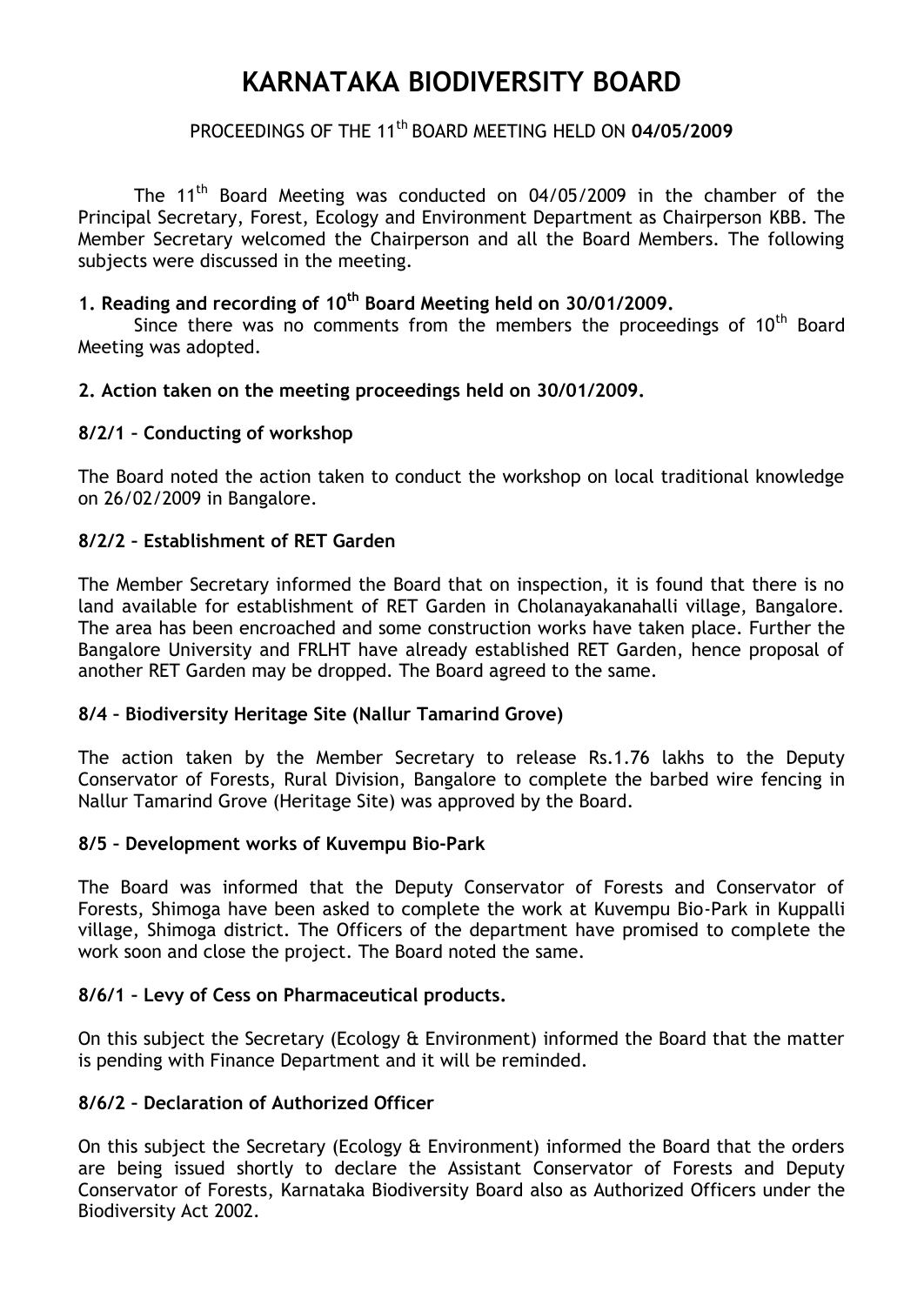# **8/7 – Preparation of People's Biodiversity Registers (PBRs)**

The progress made in documentation of Biodiversity in 69 Gram Panchayats (preparation of PBRs) was noted by the Board. The Member Secretary informed that in 101 Gram Panchayats the work is going on. The Secretary (Ecology & Environment) wanted to know whether PBRs will be in one language only. The Member Secretary informed that the PBRs are being prepared as per National Biodiversity Authority guidelines; same will be available in Kannada and English both in hard copy and soft copy.

## **8/11 – Providing suitable staff to Karnataka Biodiversity Board**

- 1. The Board was informed that the Agriculture Department is being requested to post one Officer of the rank on Deputy Director, Agriculture in Karnataka Biodiversity Board against the vacant post.
- 2. As regards Deputy Director ISM, the Board was informed that the ISM Department has expressed its inability to post the Officer due to shortage of Officers in the Department. The Board suggested to get an Officer on contract basis as suggested by the ISM Department for ISM works. The Member Secretary informed that the proposal is pending for approval with the Government. The Secretary (Ecology & Environment) informed to look into the matter.
- 3. As regards the Executive Officer, Botany and Zoology the Board was informed that the universities were addressed in the matter. Some universities have informed that the professors are not willing for deputation to Karnataka Biodiversity Board. In some cases there is shortage of Professors in universities as a result the posts of Executive Officer Botany and Zoology are vacant in Karnataka Biodiversity Board. The Board after discussion suggested that the work pertaining to Botany and Zoology may be outsourced by Karnataka Biodiversity Board to the universities as and when necessary.

#### **8/12 – Publication of Newsletter**

The Board was happy to note the issue of Newsletter by Karnataka Biodiversity Board The Board was informed that the same will be registered.

#### **8/13 – Outsourcing of documentation of local traditional knowledge related to biodiversity**

The Board was informed that in response to the Newspaper advertisement some expression of interest have been received by the Board, the same are under processing and after processing the meeting of the committees will be called to shortlist the agencies for financial bidding. The Board noted the same.

#### **8/14 – Documentation of Coastal Biodiversity**

The Board was informed that after the meeting was conducted by the Principal Secretary (Forest ,Ecology and Environment) on accounting problem under KUIDFC project the implementing agencies i.e., CMFRI, ISRO, EMPRI have submitted the utilization certificate and statement of account, the same has been sent to KUIDFC. KUIDFC has been requested to release balance amount ie Rs.5.89 lakhs which is due to the implementing agencies. The Board advised to ask the balance amount from KUIDFC and in case there is further delay the amount may be given to implementing agency out of Karnataka Biodiversity Board budget as the work has been completed .This is necessary to avoid the audit problems to the implementing agencies on their accounts.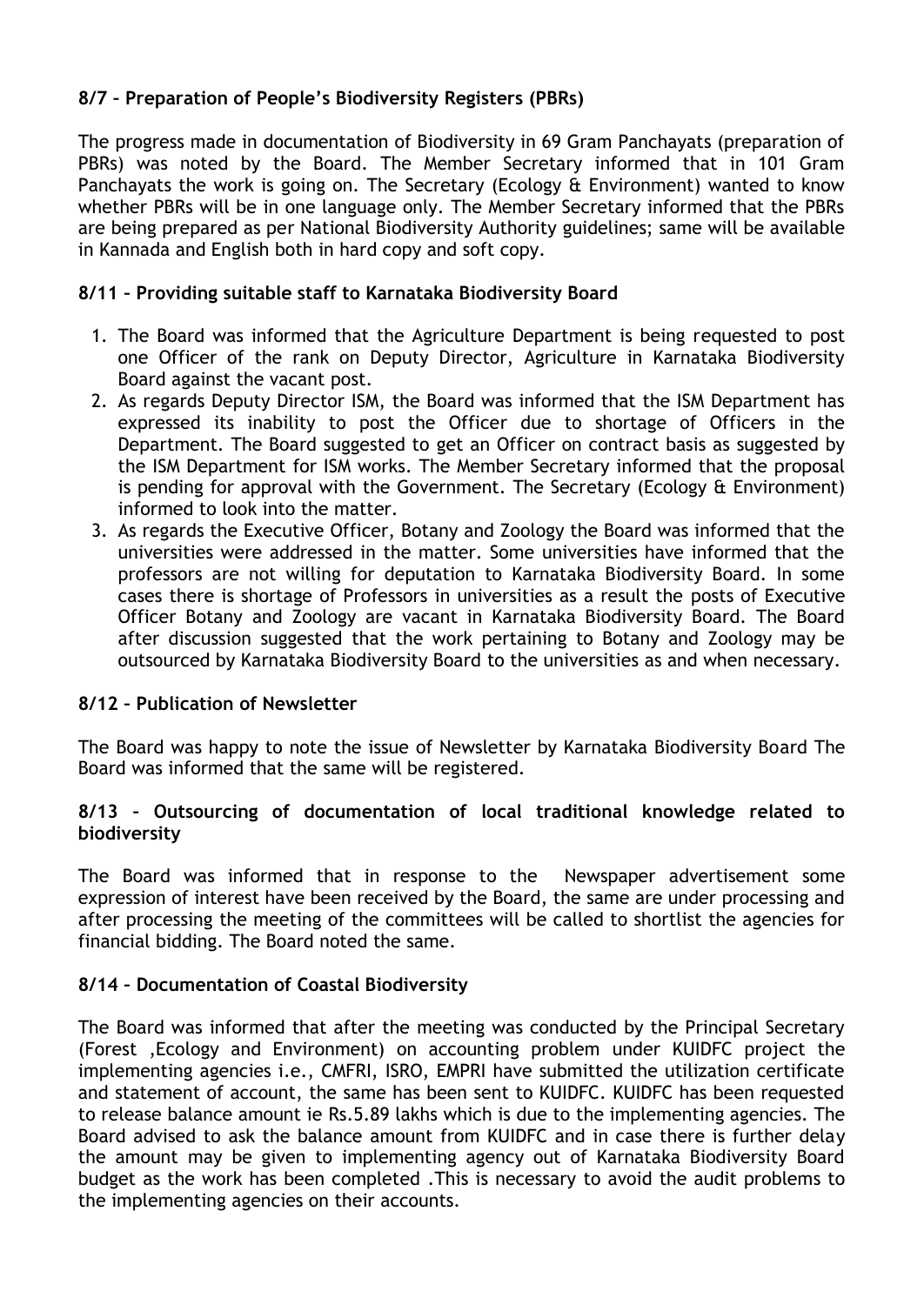# **8/15 – Conducting of workshops.**

- 1. The Board noted with satisfaction the conduct of workshop on 26/02/2009.
- 2. The proposal to conduct the workshop on coastal biodiversity with special reference to Coastal Management Zone at Karwar was approved by the Board. It was decided to release the fund of Rs.60, 000/- as requested by the Fisheries College, Karwar at the disposal of Dr.V.N.Nayak, Professor and Chairman, Department of Studies in Marine Biology, Karwar to conduct the workshop. The persons/delegates from all the Coastal districts should be invited.

# **8/18 – Internal Audit and Control Mechanism**

The Board was informed by the Secretary (Ecology & Environment) that the proposal to create one post of Audit Superintendent in KBB has not been agreed by DPAR. In view of this the Board suggested that one Executive Assistant of the rank of First Division Assistant (FDA) may be designated as Executive Assistant ( Audit ). He should take care of internal audit also along with other technical works. The official may be taken from Forest Department on deputation.

# **8/20 – Institution of Biodiversity Awards**

Board was informed that in response to Newspaper advertisement, applications/proposals have been received for consideration. The Principal Secretary has fixed the meeting date and the proposal is being placed before the Committee for selecting the awardees. The Board noted the same.

# **8/22/1 – Formation of Biodiversity Management Committees (BMCs).**

- 1. Formation of 1690 BMCs in Gram Panchayats and district level BMCs in Tumkur, Dakshina kannada , Hassan, Gadag and Davanagere districts was noted by the Board. The Board desired to expedite the formation of BMCs in other areas.
- 2. Board was happy to note the release of Rs.19.00 lakhs by National Biodiversity Authority to provide infrastructure facilities to Biodiversity Management Committees at the rate of Rs.50,000/- per BMC. The Board desired that active BMC should be selected.
- 3. On declaring the Deputy Conservator of Forests Social Forestry as Nodal Officer in the district for biodiversity works and guiding the BMCs and getting the biodiversity related works done from various agencies, The Secretary (Ecology & Environment) informed that the proposal is pending with RDPR and they will be expedited on the subject. The Member Secretary informed that for want of officials at the field level the biodiversity work of formation of BMCs and preparation of PBR is moving at a very slow pace. The Secretary (Ecology & Environment) will speak to the Secretary, RDPR.

# **8/22/2 – Preparation of Biodiversity registers**

The action taken by Member Secretary to select the NGOs for PBR documentation in Kolar, Tumkur, Chickballapur and Mysore districts was approved by the Board.

# **9/1 – Survey of Bio-industries utilizing Bio-resources**

The Board noted the action taken on the survey of bio-industries utilizing bioresources. Further the proposal of Karnataka Unani Medical Association to provide Rs.30, 000/- to take up the survey in respect of Homeopathy and Unani medicines was approved by the Board.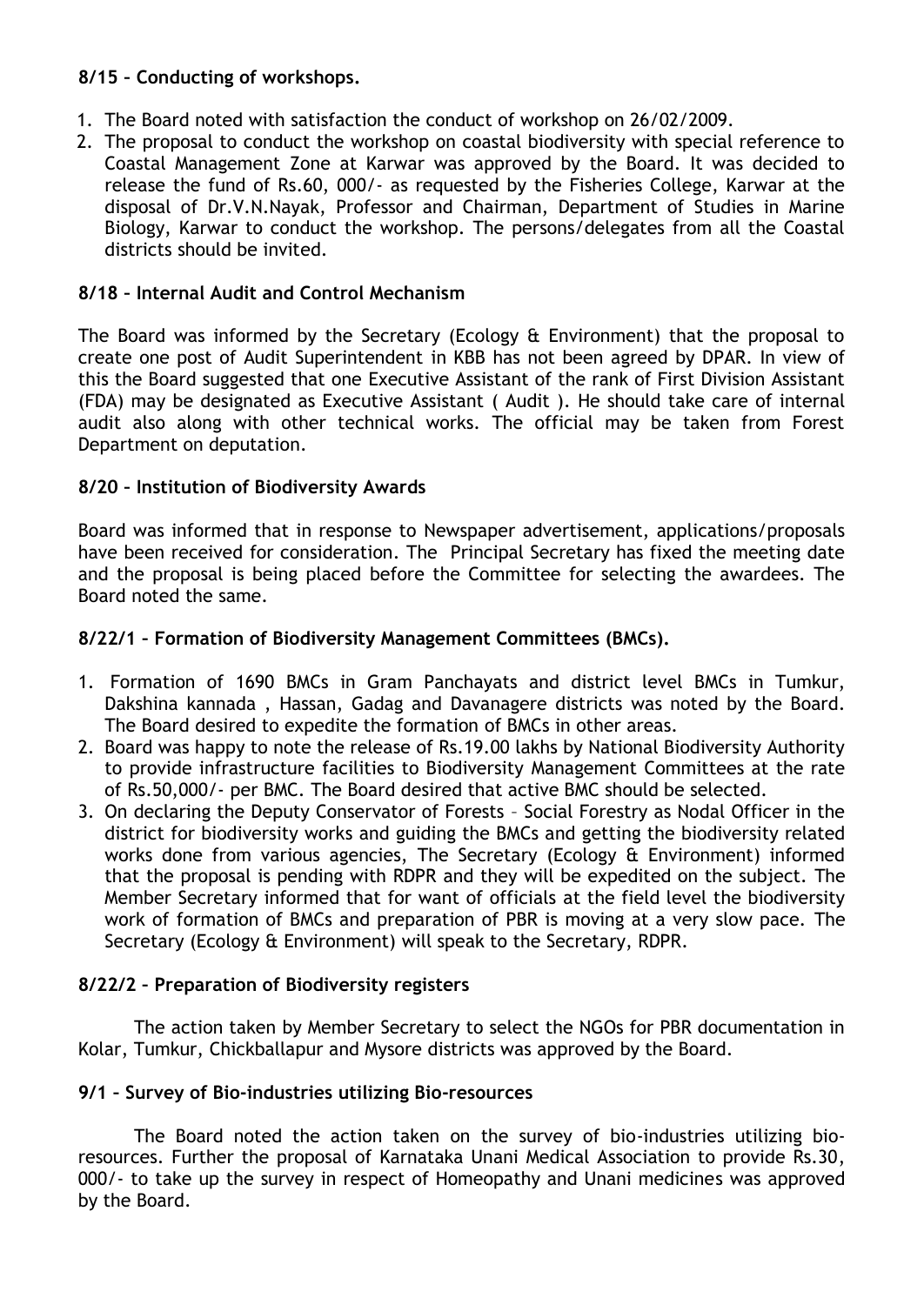## **10/1 – Establishment of Dry Zone Biodiversity Parks Network in Karnataka**

The Board was informed that a project proposal was submitted by the Center for Sustainable Development (CSD) for Rs.47/- lakhs to establish Biodiversity Park Network in Karnataka. According to the Project Major Amount will be spent by the Center for Sustainable Development and minor works will be done by the field level Deputy Conservator of Forests (Territorial). The proposal has been modified by Karnataka Biodiversity Board in consultation with Secretary (Ecology & Environment). As per the modified proposal the area of 100-150 hectare will be located and demarcated in the core zone in dry districts at the rate of 1 spot in each of the 13 dry districts. The biodiversity will be fully protected with fire control and other protective measures. The seed sowing of the local species growing in that area will be done. The watch and ward will be provided by the forest department out of its own pool of watchers. Full protection along with soil conservation measures will be undertaken. An amount of Rs.1.5 lakhs per site will be provided to the Deputy Conservator of Forests in the concerned districts which arrives to Rs.19.5 lakhs. Further the amount of Rs.9.56 lakhs will be provided to Center for Sustainable Development for the purpose of supervision, guidance, capacity building programme for forest officers and villagers/village forest committees, documentation and monitoring of biodiversity from time to time. The Board after detailed discussion approved the revised project proposal and desired that the funds to Center for Sustainable Development should be made available in installments based on the quantum of work.

# **10/2 – Proposal on diversity of Zooplankton in the lakes of Karnataka**

The Board was informed that the information is still awaited from the project proposer and the same will be placed after receipt.

## **11/1 – National Level seminar and Mango cultivation under Natural farming**

The Board was informed that the Academy of Natural Farming, Mysore is conducting the seminar in Kollegal Taluk to highlight the use of organic farming .The academy has requested for some financial support and sponsorship. The Board was pleased to provide Rs.20,000 as the assistance for the programme.

#### **11/2 – Budget for 2009-10**

The following budget proposal for 2009-10 submitted to the Government was approved by the Board.

| SI.No. | <b>Item</b>                          | Amt (in lakhs) |
|--------|--------------------------------------|----------------|
|        | Officers salary                      | 43.00          |
|        | Supporting staff salary              | 12.00          |
| 3      | TA/DA                                | 3.00           |
|        | Officer expenditure                  | 9.00           |
| 5      | Training workshop and seminar        | 8.00           |
| 6      | Project studies and assistance       | 7.00           |
|        | Vehicle maintenance and fuel charges | 4.00           |
| 8      | PBR documentation                    | 46.00          |
|        |                                      | 132.00         |

# **11/13 – Conducting of Workshops in 2009-10**

The proposal to conduct the following workshop in 2009-10 was considered and approved by the Board.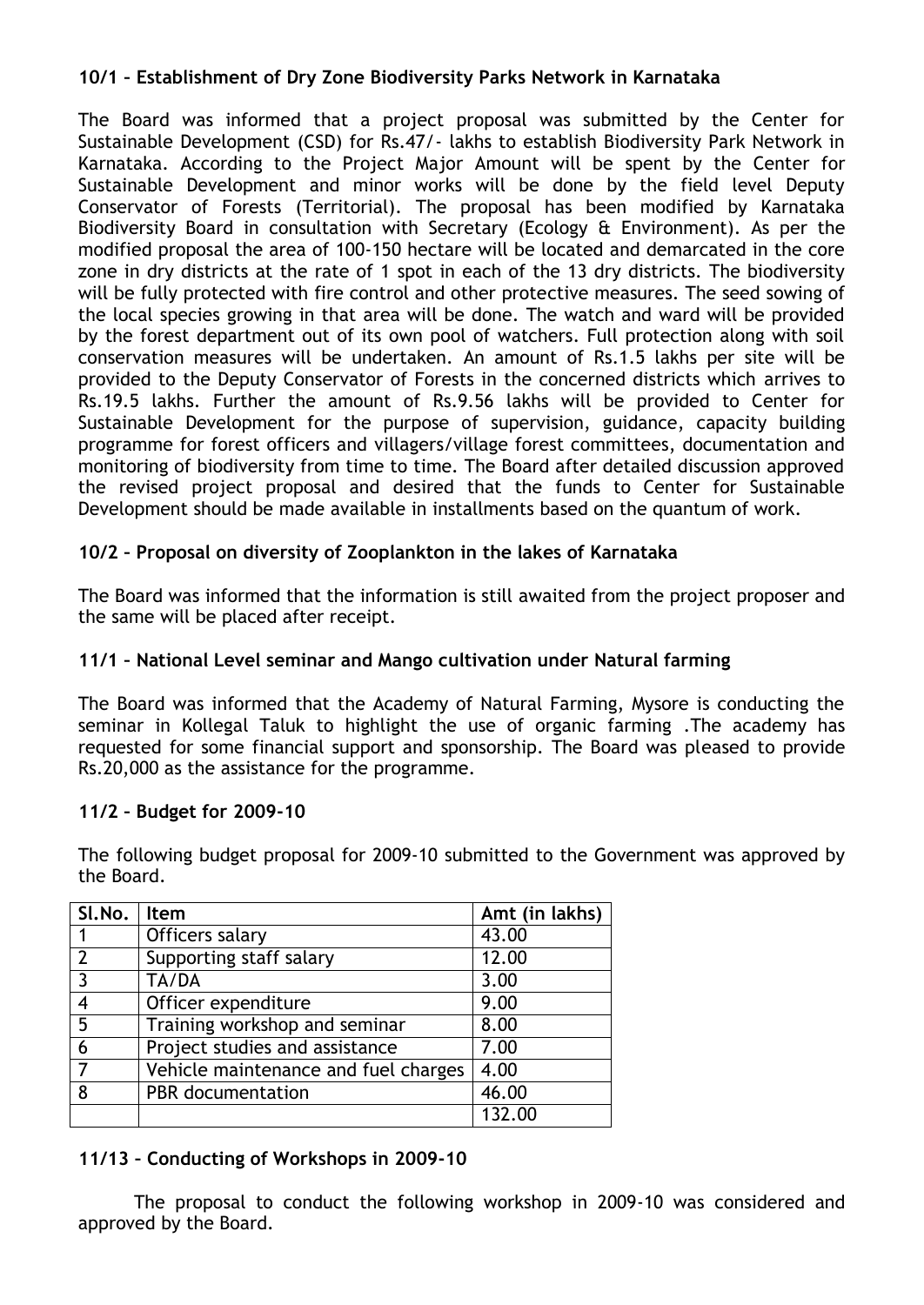- 1. Workshop on Biodiversity of Dry Zone.
- 2. Workshop on Heritage sites/trees.
- 3. Workshop on G.M.Crop/G.M.food.
- 4. Coastal biodiversity in relation to Coastal Management Zone.

The Board suggested that instead of conducting the workshop on Invasive Alien Species the programme on awareness creation may be conducted with more emphasis on Lantana and Parthenium. The Board desired to get information on the fish variety which was banned from hunting.

#### **11/4 – Research projects**

The Report on Nallur Tamarind Grove research conducted by University of Agriculture Science, Bangalore was perused by the Board. The Board desired that the final report from the UAS may be obtained.

#### **11/5 – Annual Report of Karnataka Biodiversity Board for 2008-09**

The Annual report for 2008-09 was presented before the Board and same was accepted.

#### **11/6 – Annual accounts for 2008-09**

The Board was informed that the Annual accounts for 2008-09 is under preparation. The Accounts Supervisor informed the Board that the accounts will be ready with in a week. The Board advised the Member Secretary to submit the accounts to Accountant General, Karnataka for audit and the remarks of Accountant General on the accounts should be placed before the next Board meeting.

#### **11/7 – IPR permission**

The Board was informed that some proposals were received from National Biodiversity Authority for IPR clearance. The jurisdiction of the BMCs were not mentioned therefore as suggested by the National Biodiversity Authority IPR clearances have been given by the Board with certain conditions in the interest of the state. The Board went through the conditions and approved the action taken and further desired that same conditions will hold good for future cases also.

#### **11/8 – Audit Observation**

The Board was informed that Accountant General, Karnataka while doing the Audit of accounts of Karnataka Biodiversity Board has observed that Sri.Satynarayana Bhat the then Executive Officer ISM and Sri.Gangadhar Maddikeri the then Executive Officer ( fisheries ) had availed taxi services on tours eventhough the public transport was available. In several cases they have not submitted the vouchers and also not given kilometers details which is against the norms. Observations were communicated to the department of ISM and Fisheries Department to convey the same to the then Executive Officers. No reply has been received from the concerned officers of the departments. As per procedure convincing reply has to be furnished by the concerned officers which needs to be placed before the Accountant General for consideration failing which the amount has to be recovered. In case the Accountant General does not drop the para the recovery has to be done. The Member Secretary informed the Board that instead of submitting the convincing reply for consideration by the Accountant General, the concerned Officer specially the then Executive Officer ISM is causing petitions against the Member Secretary. The Board after consideration instructed to recover the amount as per procedure and observation made by the Accountant General, Bangalore.